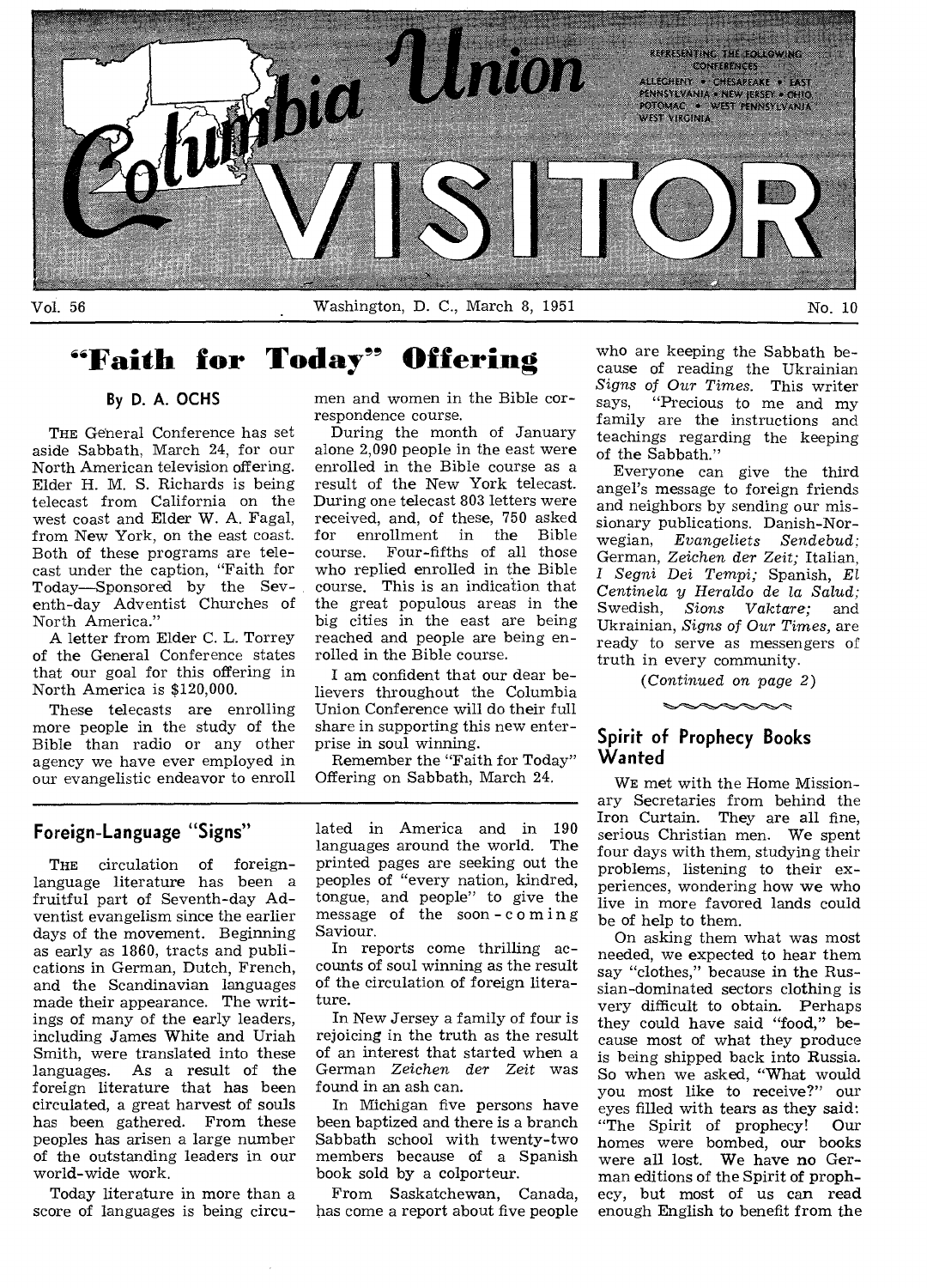English editions. Can you not send us English copies of Sister White's books?"

We are therefore asking our people to look through their libraries and send us duplicates of Sister White's works—any of them —as we should like to answer this plea of more than a score of ministers in different parts of Europe. We can assure you that the books will be placed in receptive hands and will be read with profit.

HENRY F. BROWN General Conference of S. D. A. Takoma Park

Washington 12, D. C.

#### **Is There a Cancer Virus?**

"QUITE likely," says the April issue of Life and *Health.* In this issue the editor takes a long look at the cancer virus through the giant eye of the electron microscope. The new vistas that are opening for virus research are revealing many fascinating new facts about cancer.

If you are interested in this disease, which accounts for one out of every eight deaths in the United States, then you will not want to miss the complete story in the April *Life and Health.* Learn how the prediction of Mrs. E. G. White in 1905 regarding cancerous "germs" in animals was finally confirmed by a famed Rockefeller scientist and now is reconfirmed by means of the electron microscope.

For the latest information on matters of health and medicine, don't miss a single issue of "the doctors' magazine for everybody" —Life and *Health!* 

J. DEWITT Fox, M.D. *Editor, "Life and Health"* 

#### **"News and Views"**

THE first news bulletin on selfsupporting and rural living interests was issued in June, 1947. This was a mimeographed monthly, usually six pages, called the *Newsletter.* The *Newsletter* has been mimeographed up to the present time, but, beginning with the year 1951, it is being printed, and the name has been changed to *Self-Supporting News and Rural Living Views,* or News *and Views* for quick reference. The paper will now appear as a small four-page printed monthly.

The *Newsletter* was first issued as a medium of exchange among self-supporting and private institutions to encourage laymen to launch enterprises for God, rather than engage in commercial enterprises for the world, having in mind particularly small sanitariums, rural schools, health food stores, treatment rooms, vegetarian cafeterias, etc.

It contained matters of interest to these groups, including news, announcements, experiences, reports, inspirational articles, committee actions, lists of opportunities and openings, items on rural living, gardening, manual arts, missionary work, outpost evangelism, and healthful living.

You may secure a sample copy of this new, printed bulletin, *News and Views,* by addressing a post card to Self-Supporting Enterprises, in care of the ,General Conference, Takoma Park, Washington 12, D. C.

WILLIAM A. BUTLER

#### **Naturalization and Bearing Arms**

To supply information to answer numerous inquiries regarding the possibility of aliens' becoming naturalized citizens without the necessity of promising to bear arms if and when called to serve in the armed forces, the following provision of the newly enacted National Security Act is quoted:

"Heretofore, until a Supreme Court decision in the Giraourd case was made, a refusal to bear arms barred an alien from citizenship. This barrier is now removed. The new law requires signature to an affidavit which provides an alternative to bearing arms. That alternative is noncombatant service in the armed forces. This affidavit is required in addition to the customary oath of allegiance."

The affidavit, which those seeking citizenship from now on must sign, reads:

I hereby declare, on oath, that I absolutely and entirely renounce and ability all allegiance and field<br>ity compromes and ability of whom or which I allegiance and field<br>ity to any foreign prince, potentate, state, or sov

evasion : so help me God. In acknowl-edgment whereof I have hereunto affixed my signature. CARLYLE B. HAYNES

#### **Foreign-Language "Signs"**

#### (Continued from page 1)

English churches that are located in areas where there are foreignspeaking peoples should provide missionary journals for mailing and distribution to their communities. Churches that have no foreigners in their communities may contribute funds to send missionary journals to the heavily foreign-populated sections. Order from your Book and Bible House the amount your church will provide. Names of those to whom foreign-language periodicals may be sent will be supplied by the publishing house.

Foreign *Signs* subscriptions count in reaching your *Signs* goal. IVAR T. JOHNSON

*Manager, International Branch, Pacific Press Publishing Association, Brookfield, Ill.* 



#### **New Sabbath Rulings in Army**

As Army camps are reactivated and more and more of our Seventhday Adventist men are assigned to them, it is becoming necessary to request anew the continuation of old Sabbath rulings or the issuance of new ones.

For the information of our service men, attention is called to three recently received Sabbath rulings. They are as follows:

HEADQUARTERS Fort Bragg, North Carolina BRDOP 000.3 11 October 1950 SUBJECT: Sabbath Day Observance TO: Commanders, All organizations, Fort Bragg, North Carolina

Pursuant to authority contained in paragraph 7b(2), AR 60-5, unit commanders are authorized to excuse bona fide members of the Seventh-day Adventist Church, as far as military necessity makes it advisable, on Saturday, so

duty.<br>BY COMMAND OF MAJOR GENERAL<br>LEONARD:

(Sd.) Roy W. Strickland Lt. Col., AGC Adjutant General

HEAD AIR FORCE BASE<br>
3750TH TECHNICAL TRAINING WING<br>
Sheppard Air Force Base<br>
000.3 D/JRW/1p/503

D/JRW/1p/503<br>12 October 1950

SUBJECT : Week-day Religious Services TO: See Distribution

1. Attention is invited to paragraph 12c, AF Regulation 165-3, in which command-<br>ing officers are authorized to excuse from<br>duty personnel who desire to attend reli-<br>duty personnel who desire to attend reli-<br>gious services

Issued weekly by the Washington College Press, Takoma Park, Washington, D. C. Price, seventy-five cents a year in advance. Entered as<br>second-class matter November 10, 1941, at the post office at Washington, D. C., under th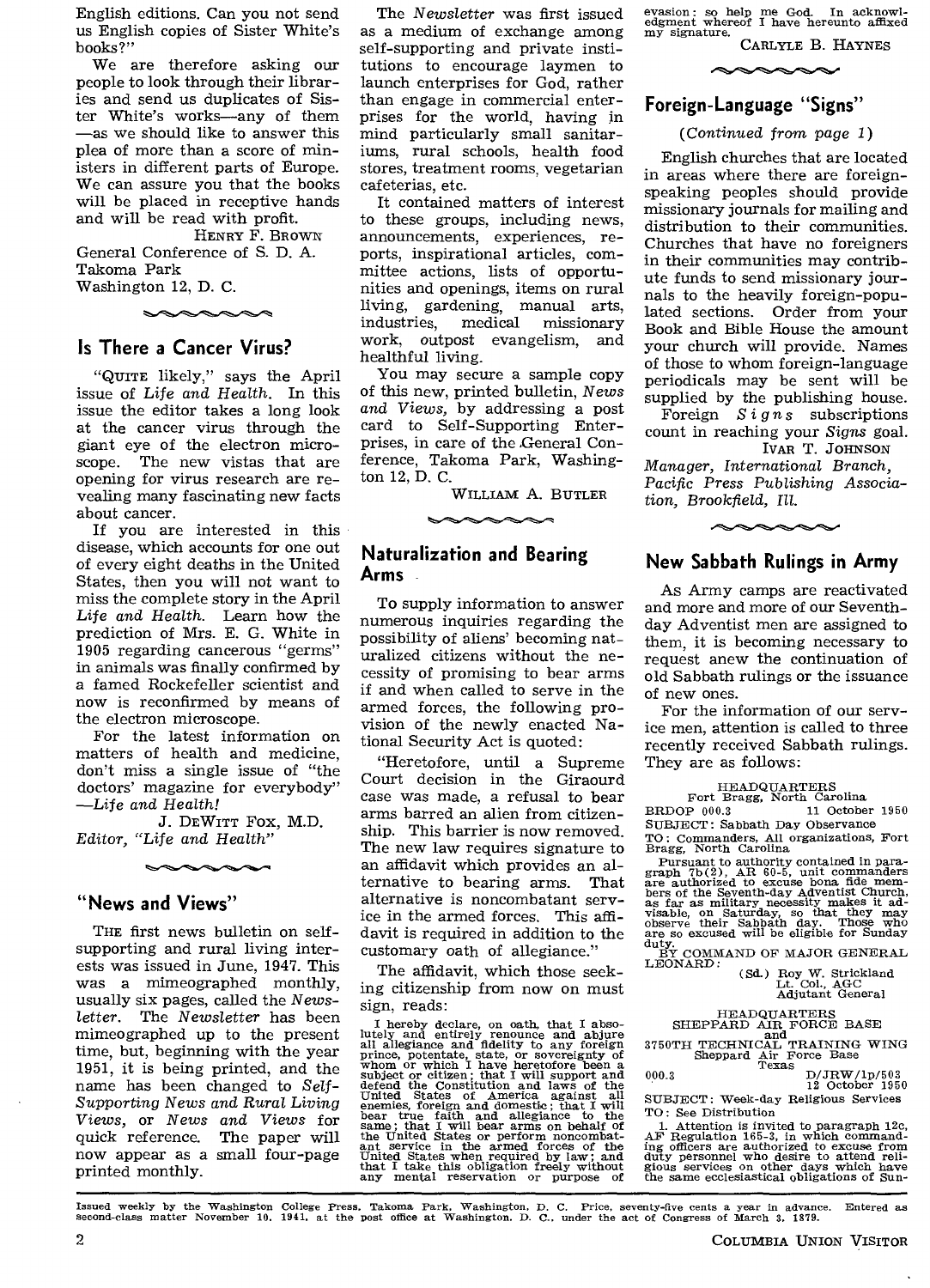day, or on occasions recognized as of special religious importance.<br>
2. Commanding officers will, insofar as military duties permit, excuse those bona fide members of religious sects whose<br>
ecclesiastical obligations requ

|          | d.) J. R. Wyatt |
|----------|-----------------|
|          | Capt, USAF      |
| Adjutant |                 |

HEADQUARTERS Fort Knox, Kentucky

September 22, 1950 SABBATH OBSERVANCE AND RELI-<br>GIOUS SERVICES

GIOUS SERVICES<br>
In addition to services on Sunday or the<br>
Sabbath, commanding officers on Sunday or the<br>
Sabbath, commanding officers are author-<br>
ized to excuse from duty soldiers who<br>
other days which in the liturgical c

(Sd.) Stephen M. Proctor Major, AGC Adjutant General

CARLYLE B. HAYNES



#### **Potomac Camp Meeting**

THE following statement from the Spirit of prophecy sets forth the importance of attending our annual camp meetings:

"It is important that the members of our churches should attend our camp meetings. . . . Individually you need the benefits of the meeting, and God calls upon you to number one in the ranks of truth. . . . Strengthen the meeting all you possibly can by being present with your families. Put forth extra exertion to attend the gathering of God's *people."—Testimonies,*  Vol. VI, pp. 38, 39.

It is most helpful to read all that the Lord's messenger has stated

#### **A Great Truth Simply Stated**

**"Every one who is a partaker of Christ's pardoning love, every one who has been enlightened by the Spirit of God and converted to the truth, will feel that for these precious blessings he owes a debt to every soul with whom he comes in contact. . . . Cod gives us opportunity to impart grace that He may refill us with increased grace."—"Testimonies," Vol. VI, pp. 43, 44.** 

concerning the numerous spiritual objectives of the camp meeting as set forth in pages 31-88 of this same volume.

June 8-17 has been set apart for this important meeting in the Potomac Conference for 1951. Some are now making arrangements for their vacations so that they may have the privilege of sharing the blessings in store for those who attend this annual convocation of God's dear commandment-keeping people.

H. J. DETWILER

#### **Interest Created by Washington Telecast**

FROM one of our district leaders in the Old Dominion State comes the following cheering word concerning an interest created through Elder R. L. Boothby's weekly telecast from Washington, D. C., over Station WMAL each Sunday night from 9:00 to 9:30:

"The influence of your impressive telecast on 'Daniel 2' is felt in one of the old historic mansions of the south about 200 miles from Washington, D. C. Members of this particular family were visiting in the National Capital at the time of your broadcast and were providentially led to look and listen. They were enthusiastic over what they saw and delighted that they could so readily and clearly understand this important Bible prophecy.

"They live in a large thirteenroom mansion known as 'Ivy Cliff' which they assert has existed for two hundred years. Nearby are remains of old chimneys and fireplaces once the center of much activity on the former 3,500-acre estate. We plan to follow up this interest with a branch Sabbath school, and are enthusiastic over your television program that has created this fine interest in a secluded home in the Old Dominion<br>State." H. J. DETWILER

H. J. DETWILER

#### **News Notes**

ELDER H. T. French of Winchester, Va., sends the following good word concerning a special meeting held for radio listeners of the Winchester and Front Royal broadcasts conducted by Elder French and Elder Jacques. A special meeting was held in Middleton, Va., about six miles north of Strasburg,<br>on Route 11. Brother French Brother French writes:

"The meeting was conducted Tuesday night, the only night the town theater was available. Snow was on the ground, which undoubtedly kept many on the country roads from attending. However, two hundred people, according to the theater manager's estimate, were present. All were thrilled with the meeting, including the theater folk. Forty-two enrolled in the Conference Bible course. Twenty-two dollars was received in the offering, completely paying for all expenses.

"The way is now open for us to return to this town in a few weeks and put on another picture with a message and strengthen the Bible course which we are promoting. Many listen to either the 'Message of Hope' broadcast or the 'Back $to$  -  $the$  -  $Cross$ broadcast. This makes us believe that the large net for starting interests afforded us is the two radio programs.

"We believe that getting the people together studying the Bible course will lead the way to open up branch Sabbath schools. These our lay people can direct. We should have Sabbath keepers in all these towns in all of our territory and this is the view presented in the Spirit of prophecy. We hope and pray for the Lord's blessing to water the seed sown." H. J. DETWILER

*Baptism.* Two persons were added by baptism to the Blackstone, Va., Church on Sabbath, January 27. Elder H. M. Dukes conducted the baptism.

*Farewell.* We are always happy to welcome new workers into our field; however, our hearts are tinged with sadness when we are required to say farewell.

Miss Freda Teis, who served in the treasury department of the Conference office as bookkeeper and secretary for the past twentyone years, has accepted a call to the Columbia Union Conference office to work in the same capacity. Workers and constituency alike will miss Miss Teis's competent and efficient labors. We know that she will serve the Columbia Union equally as well, and we wish for her heaven's choicest blessings in her new duties.

*Welcome.* We extend to Elder W. J. Cannon, Mrs. Cannon, and their daughter, Ruth, a cordial and hearty welcome to the Potomac Conference. The Cannons recently came to us from England.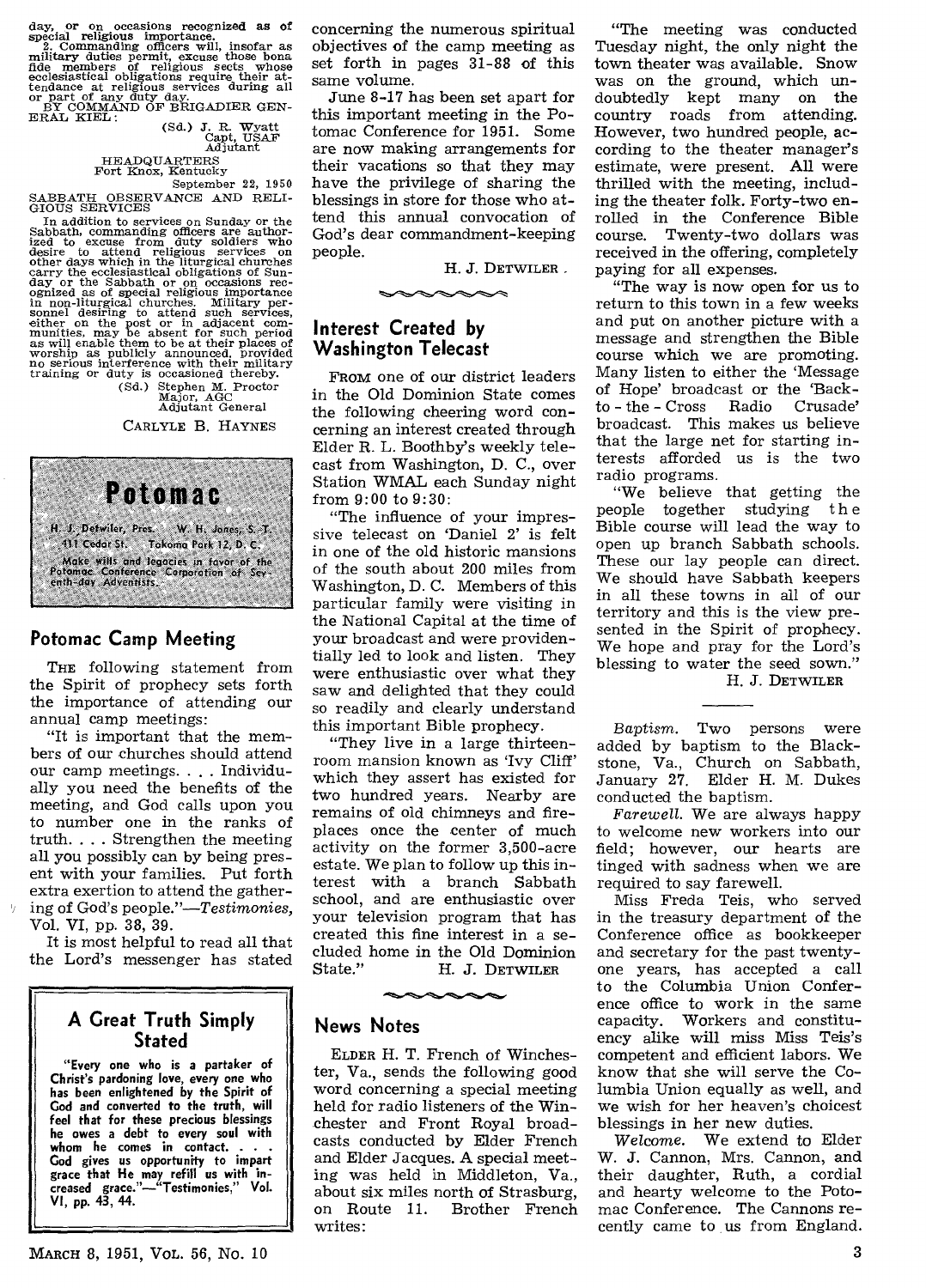At the present time Elder Cannon is assisting with the Sligo Auditorium meetings in Takoma Park. We wish them success and God's continued blessings upon their labors in our field.

We welcome Mrs. Wilma Hall of Takoma Park to our conference office secretarial staff. Mrs. Hall has taken Miss Teis's place in the treasury department. We appreciate having her as a member of our congenial office family.

Our workers and constituency will be happy to learn that Miss Ada E. Dean will resume her work in the Potomac Conference as medical secretary sometime in March. Miss Dean was required to give up her position temporarily because of the illness of her mother. We again welcome her We again welcome her sincerely into our Conference family.

#### M. KATHRYN KAVANAUGH



#### **Report From Cleveland District**

CLEVELAND, Ohio, is one of the vast metropolitan centers of the nation with over one and a third million people living in its greater area. This presents a tremendous challenge to God's people. For



the past three years evangelistic campaigns have been held in various sections of the city. During 1950 twenty-two fine Christians united with the church as a result of the faithful labors of our

Elder C. M. Mellor

workers and brethren. Each week the message is going out over the air. We wish to invite our members in the northern part of Ohio to listen to our program which is broadcast by WDOK (1260 on the dial) each Sunday at 8:45 A.M. God has helped us to make a number of friends through our broadcasting.

Special advancement has been made in our Sabbath school department which is under the able leadership of Mrs. Helen Diehm and her assistants. Our Thirteenth Sabbath offering on December 31 was \$1,043.87 which was the largest in the history of the church. During 1951 it is the goal of the First Church of Cleveland to increase its Sabbath school attendance and to visit all shut-ins systematically. The gain in mission offerings over the previous year was \$2,267.93. Our tithe for 1950 was \$3,418.04 higher than in 1949.

•At present evangelistic meetings are being held in the Brooklyn-Parma area of Cleveland in the Dawning Public School auditorium. The severe winter has retarded the meetings somewhat, and yet our workers are busy contacting a number of very fine people whom we hope will soon be taking part in the baptismal rite. Associated with the writer of this article are Mr. James Hamrick, Mrs. Eva Bruder, and Miss Helen Oldham.

Starting in the month of March, the members of the Euclid Avenue Church are planning to carry on a systematic literature campaign. It is their plan to distribute 10,000 message-filled tracts to homes within the vicinity of the church.

Each Friday evening a stimulating program is given by our young people. Recently they have made plans to visit a number of older people who live in the tenement section of the city to bring cheer and hope to them.

It is inspiring to see a movement among our laity to engage in missionary service. On January 14, 102 church members enlisted in ten different missionary bands to become actively engaged in finishing the work of the Lord in our part of the world.

The First Church of Cleveland is known for its friendly spirit. There is a real Christian fellowship between the members. If any of the readers of this report happen to be visiting in our city, we hope that you will come to our church and share with us the joyful atmosphere at Euclid Avenue and East 86th Street.

C. M. Mellor

#### **News Notes**

*Pastor* 

*Baptisms.* Elder E. H. Lehnhoff of the Lakewood-Elyria district reports that on December 23 four persons were baptized as the firstfruits of the Elyria evangelistic campaign. This brings to twenty- four the number baptized during: the past year in the district.

Twenty-one persons were baptized by Elder S. K. Lehnhoff in the Springfield district during the past<br>two months. The evangelistic The evangelistic services are being continued every Sunday night at the Springfield High School. Others are preparing: for baptism. Erald Wheeler, ministerial intern, is assisting in the meetings.

*Lima Temperance Meetings.* The Lima district greatly appreciated the visit of Elder J. A. Buckwalter of the General Conference. On Friday morning, February 9, he spoke at the Shawnee High School, in the elite suburban section of the city, to about 400 high-school students. On Friday afternoon he spoke to about 700 junior highschool students in the Lima Central High School. In both these instances the students gave him an enthusiastic reception.

On Sabbath there were morning and afternoon services at the Lima Church for the district, and some from the Bellefontaine district also were in attendance.

On Sunday Elder Buckwalter spoke at the Methodist Trinity Sunday School at 9:30 A.M. and received sincere commendations of both the superintendent and the pastor. Then he spoke at the High Street E.U.B. Church during the morning preaching service. The morning preaching service. pastor told the people that it was through the courtesy of the Adventist group that the speaker had been made available to them.

On Sunday afternoon at 2:30 Elder Buckwalter spoke at the Allen County mass meeting, sponsored by the Allen County Ministerial Association, the Lima Fundamentalist Ministers' Fellowship, and the County W.C.T.U. All these groups were represented on the program. Music was furnished by the Elida High School band, the Shawnee High School chorus, and a local marimba star player. Preliminary remarks were made by the Lima superintendent of schools. The attendance was about twice as large as that given to Sam Morris, the famous temperance speaker, two years ago.

Elder R. F. Farley, pastor of the Lima district, introduced Elder Buckwalter. Appreciation was expressed publicly to the pastor and congregation of the Seventh-day Adventist Church for making the<br>services of Elder Buckwalter services of available to the community.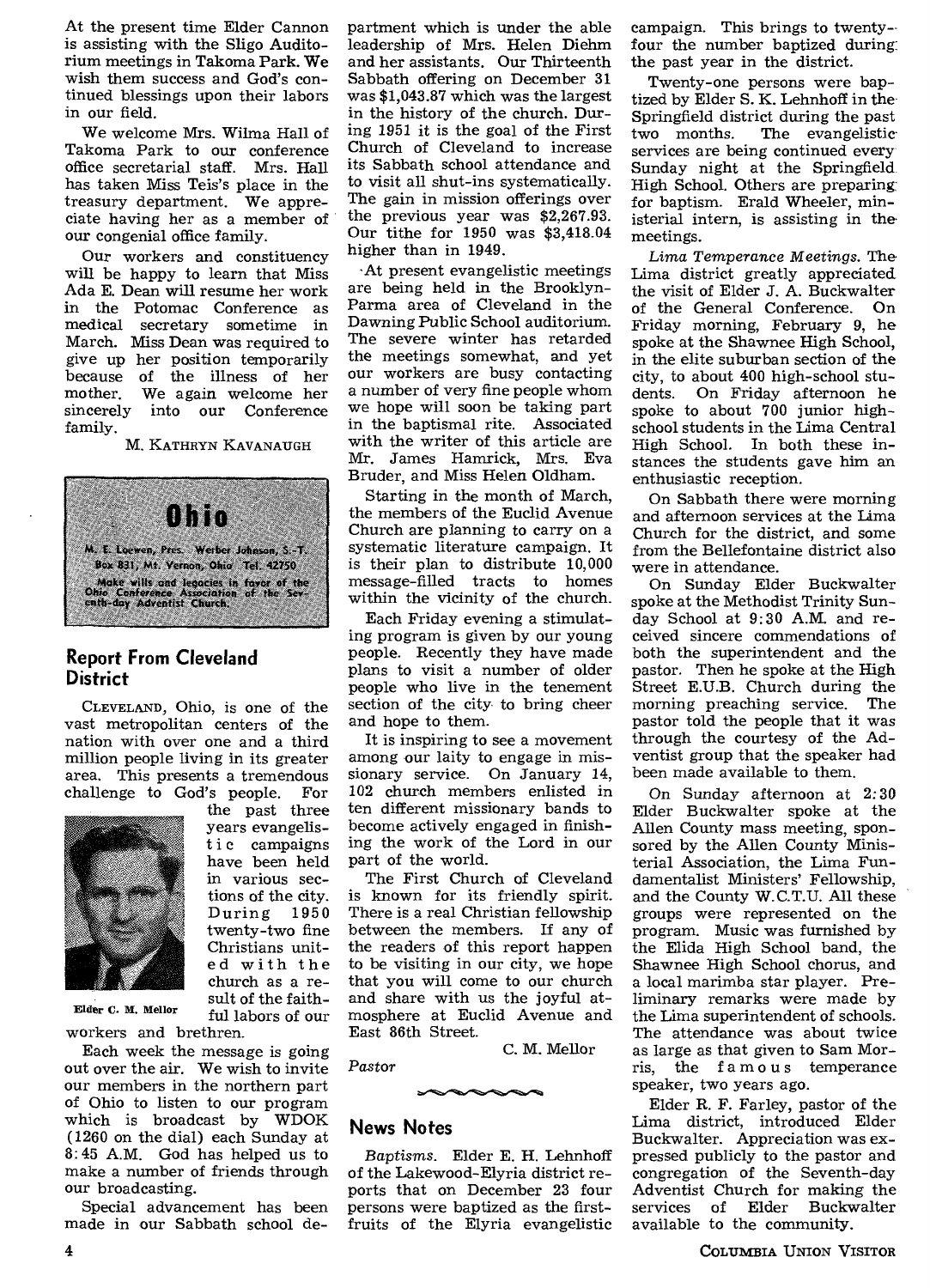The entire program did not cost the Adventist Church a penny, and it is felt that it did a great deal in creating good will toward Seventhday Adventists in that area as well as in advancing the cause of temperance.



#### **Wedding**

Miss Carolyn McClintock of Springfield, Ohio, became the bride of Mr. Howard Gold on February 5 at the home of the bride's par-<br>ents. A reception immediately A reception immediately followed the ceremony.

The bride has taken nurses' training at Washington Sanitarium and the groom has attended Washington Missionary College.

We wish this newly wedded couple God's richest blessing as they establish their new home in Takoma Park, Md.

S. K. LEHNHOFF



#### **Camp Meeting**

WE are pleased to announce the dates for this year's camp meeting. They are July 12-22. Many will desire to arrange for their vacations during this period.

The Lord has made it possible for us once again to utilize the Ocean County Park facilities at Lakewood, N. J. This beautiful location will provide an ideal setting for a great spiritual convocation. Let us pray for the largest and most beneficial encampment we have ever experienced. Plan now to attend.

W. B. HILL

#### **God's Call to Service**

"WHAT shall I say to arouse the<br>mnant people of God? I was remnant people of God? shown that dreadful scenes are before us; Satan and his angels are bringing all their powers to bear upon God's people. He knows that if they sleep a little longer, he is sure of them, for their destruction is certain."—Testimonies, Vol. I, p. 263.

In such a time, will it suffice MARCH 8, 1951, VoL. 56, No. 10

that we be merely "machine" Christians, spending all of our strength to keep the machinery of the great Advent movement going? Here is the answer: ". . . remember that those who know the truth for this time, and yet confine their efforts to their own churches, refusing to work for their unconverted neighbors, will be called to account for unfulfilled duties."— Id., Vol. IX, p. 34.

What then should we do? "The gospel commission is the great missionary charter of Christ's kingdom. The disciples were to work earnestly for souls, giving to all the invitation of mercy. They were not to wait for the people to come to them; THEY WERE TO GO TO THE PEOPLE with their message" *(Acts of the Apostles,* p. 28 [Caps supplied]).

In going to the people, it has always been God's plan that two should be associated together. "Calling the twelve about Him, Jesus bade them go out two and two through the towns and villages. None were sent forth alone, but brother was associated with brother, friend with friend" *(Desire of Ages,* p. 350).

Nor have we been left in doubt as to what we should do in connection with our visits. "Let the workers go from house to house, opening the Bible to the people" *(Testimonies,* Vol. IX, p. 123).

Has it been your thought that sometime in the future will be as good as NOW to do this work? "There is danger in delay. That soul whom you might have found, that soul to whom you might have opened the Scriptures, passes beyond your reach. Satan has prepared some net for his feet, and tomorrow he may be working out the plans of the archenemy of God. Why delay one day? Why not go to work at once?" *(Id.,* Vol. VI, p. 443).

Some, perhaps, hesitate to go to work because they are skeptical of the results. The servant of the Lord has said: "We are to do our work, and leave the results with God" *(Christ's Object Lessons,* p. 65).

"Long has God waited for the spirit of service to take possession of the whole church, so that every one shall be working for Him according to his ability" *(Acts of the Apostles,* p. 111). How much longer must God continue to wait?

March 10 will soon be here—a day in which every church will be organized for house-to-house soul-

winning endeavor. Will you, dear fellow believer, unite in searching for lost souls on that day? "God will do the work if we will furnish<br>Him the instruments'' (Testi-Him the instruments" *monies,* Vol. IX, p. 107).

KENNETH H. WOOD *Home Missionary Secretary* 



#### **Western Regional Meeting**

THE western regional meeting was held in Columbus, Ohio, and drew representatives from Cleveland, Dayton, Springfield, Germantown, Delaware, Akron, Youngstown, Cincinnati, Toledo, Oberlin, and Canton, Ohio; Huntington, Charleston, and Eckman, W. Va.; and Pittsburgh and Uniontown, Pa.

The entire personnel of the Allegheny Conference were present and were aided in their work by Elder 0. S. Hershberger, Missionary Volunteer Secretary, and Dr. J. M. Howell, Educational Secretary, both of the Columbia Union Conference.

Elder J. H. Wagner gave the morning message and sounded the keynote, urging a more conscientious Christian life, warning that we, too, can fall into the same category as the Jews.

The entire audience stood for reconsecration. A special ordination service followed at which time Henry Shelton was ordained as local elder of the Kimball, W. Va., Church and Earl Martin, as deacon; Henry Clark, deacon, Cincinnati, Ohio; Christopher Wimbish, deacon, Youngstown, Ohio; and H. Turner, deacon, Huntington, W. Va. A. V. PINKNEY

Reporter, *Allegheny Conference* 

### the second second second second second second second second second second second second second second second s THE NEED OF THE HOUR

"Help one another," a member has cried. "I once stood with you side by side In my youth as long as I could work. Many church duties I did not shirk.

"There were many calls for the needy and poor

poor Coming to us from the far distant shore. All rallied this distress call to heed And sent dollars the hungry souls to feed.

"Yes, money was sent for their shelter,<br>too. too,<br>
Sharing their burdens as good Christians<br>
do.<br>
I, too, in this cause had a part<br>
And gave freely from my cheerful heart.

5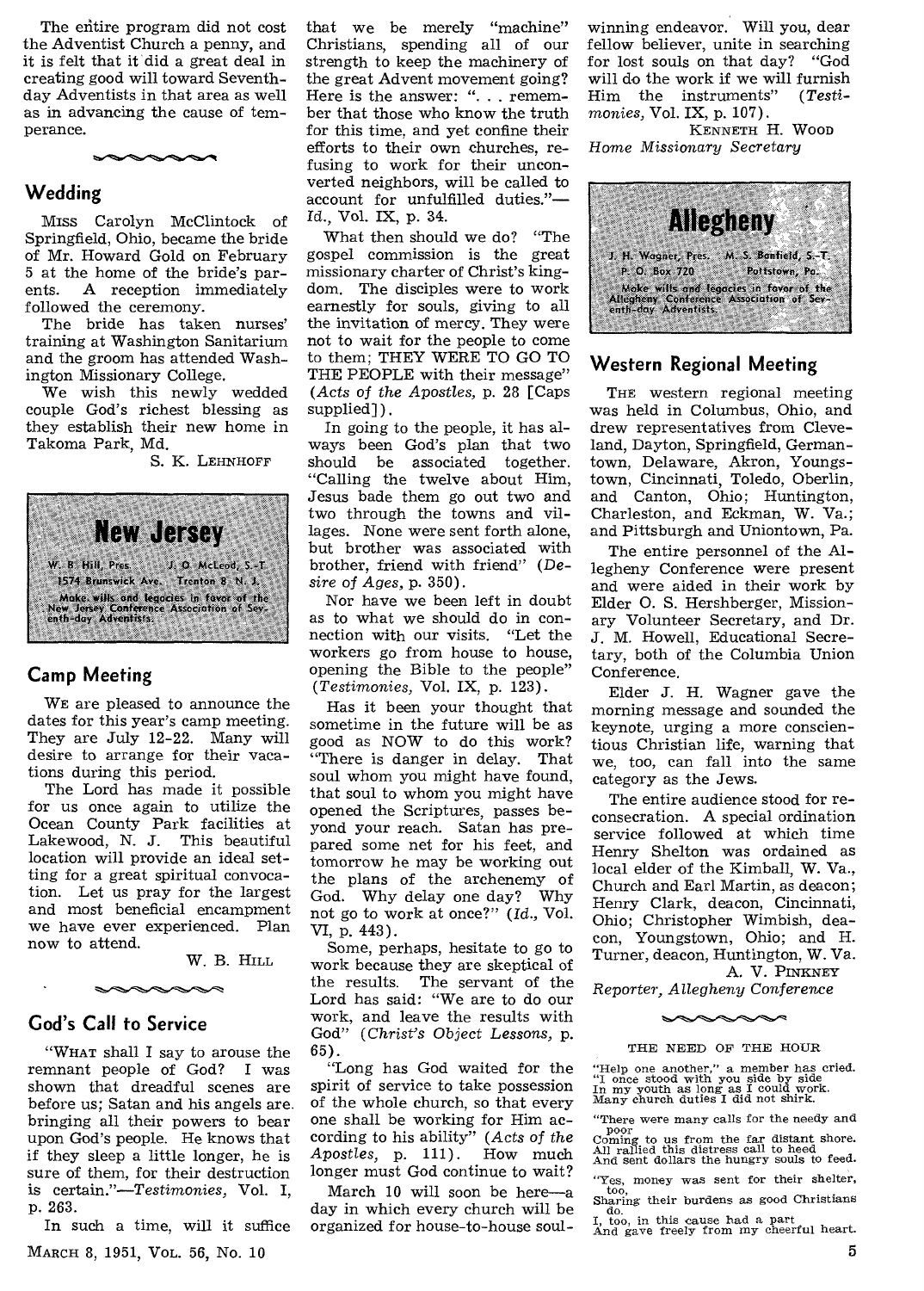"Now o'er my life there has come a change And all things to me seem quite strange. I've grown weary, worn, and tired with age; Things are different since I've turned life's page.

"My money and friends, once cherished,

have gone,<br>
Leaving me disappointed and very forlorn.<br>
The place where I served for, lo, many<br>
years Sits idly by and heeds not my tears.

"The world provided a place at Blue Plains Where I could go, and helped ease my pains;

But *here I saw that* I could not *conform*  To the rules of our church on health reform.

"I thought in my heart, What can I do? There's no other home or place in view.

"And then one day a member came by And as we talked, I could not but cry. This member said, 'I have hope for you If only our members will help *see* it through.'

"Some members from both churches formed a band And promised, 'By God's help we shall stand.

Our aim is to provide a home for you And others who are weary, worn, and sick, too.

"We're proud of our name and the goal Some day soon our goal will be met<br>Some day soon our goal will be met<br>And tirelessly, joyously, with mercy acts<br>blended<br>We'll be proud of those whom our home<br>has befriended.'

*SOPHRON1A.* E. *HOLMES Secretary, Band of Mercy, First Church of Washington, D. C.* 



#### **Special Offering March 10**

THROUGH the years our laymen have been instrumental in winning hundreds to the truth. Before the work will be finished, our laity everywhere will be the means in God's hands to win thousands to the message. It must be so, or else the work will never be finished.

We believe that the National Laymen's Congress this summer on the Michigan camp grounds will be a real inspiration to our laity<br>everywhere. The delegates will The delegates will return to share the blessings and inspiration with their fellow laymen in the home conferences.

The East Pennsylvania Conference is entitled to thirty-eight delegates. I am sure that many of our laymen will be interested in attending this great gathering.

As churches we should help to defray part of the expenses of these delegates from our field. There will be a delegate from almost every church, and where the church is not large enough the delegate will represent the district. On Sabbath morning, March 10, this special offering will be taken. The amount for your church to raise has been sent out to the pastors, elders, and treasurers. If every member will bring a dollar that morning, your amount will be reached. Let us do that for our laity and for the sake of finishing God's work.

A. F. RUF *Secretary, Home Missionary Department, East Pennsylvania* Conference

 $\sim\sim\sim\sim$ 

#### **Conference Laymen Active**

A LAYMEN'S district meeting rally was held recently on a Friday night in Hatboro. A. F. Ruf, Conference Home Missionary Secretary, reports a good attendance with several churches represented. Every church in the district is a Bible study school.

#### **—Send More Signs—**

The subject of the *Signs of the Times* campaign was presented at the Media Church February 17 by A. F. Ruf. He reports many interests created through reading of the *Signs of the Times.* 

#### **—Send More Signs—**

**A** full day devoted to the activities of the laymen of the Conference was held at Kutztown March 3. Elder **J.** Ernest Edwards of the General Conference was the main speaker in the morning and twelve laymen told of their soul-winning experiences in the afternoon.

#### **—Send More Signs—**

There is still time for everyone to take advantage of the special rates for the *Signs of the Times.*  Win one through the *Signs* in '51.



#### **Spot Reports From East Pennsylvania**

ELEMENTARY school teachers from the entire East Pennsylvania Conference attended a teachers' retreat on the week end of February<br>23-25. Elder Mathews of the Elder Mathews of the General Conference; Elder T. E. Unruh, East Pennsylvania Conference President; and Dr. Howell and Miss Young of the Columbia Union staff were present as guest speakers. Arthur Patzer, Conference Educational Secretary, was in charge of the meetings held in the Philadelphia Academy.

All Conference officials attended the special laymen's rally held in Kutztown March 3.

Elder J. E. Edwards spoke at the Bethlehem-Allentown Missionary Volunteer meeting Friday night, March 2.

The Washington Missionary College A Cappella Choir visited in Elder Mitchell's district on Sabbath, March 3.

A. F. Ruf was a recent speaker at the Tamaqua Church and the New Tripoli Church.



### **A Seed Sprouts**

NEARLY thirty years ago a colporteur, who was working in southwestern Pennsylvania, sold a copy of *The* Return of *Jesus* to a Catholic woman. The book lay in the home for many years. Recently the conditions in the world caused the owner of the book to read it. As a result of her perusal, she sent it to her niece who is also a Roman Catholic. Her niece has read a good deal of the book, as have her mother and sister-in-law. As a result, they decided to write to the Review and Herald Publishing Association and see if they could not buy a copy for themselves.

One of our new colporteurs in company with the writer called on the niece above mentioned. As a result of the contact three de luxe copies of *Bible Readings for the Home,* each of which was accompanied by a year's subscription to Life and *Health;* The Great Controversy in English and in Slovakian; four small Slovakian books; and a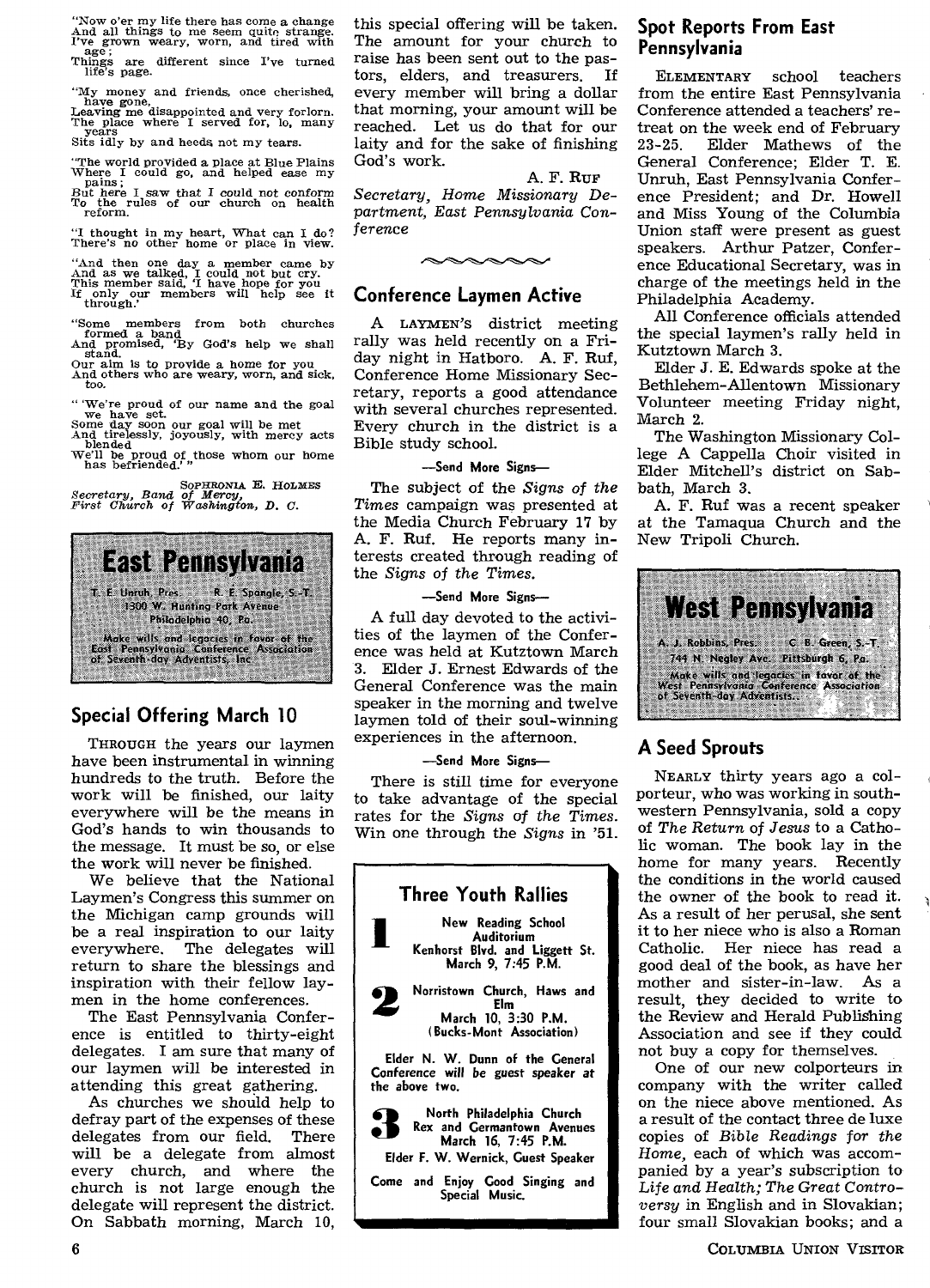set of *Bedtime Stories* were ordered. The three copies of *Bible Readings* for the *Home* were delivered immediately, and the other books are to be delivered in a few weeks. *Patriarchs and Prophets, Desire of Ages, Daniel and Revelation,* Modern *Medical Counselor,* Uncle Arthur's *Bedtime Stories,* and the Uncle Arthur's *Children's Hour* set are to be delivered a little later.

The total value of all this literature amounts to \$170. Naturally, this was an encouraging beginning for a new colporteur.

The family also was happy to sign for the Twentieth Century Bible Course. Surely the colporteur who sold *The Return of Jesus*  can say, "I have planted, Apollos watered (the Holy Spirit watered) ; but God gave the increase." Yes, "a seed sprouts" when it is placed in the right soil.

Sister White has told us that our literature will be of little value if it is allowed to lie on the shelf in the publishing house. From the above experience you can easily see the importance of the work of the colporteur evangelist. Yes, the literature may lie dormant for many years, but when it finds the right kind of soil it will sprout under the influence of the Holy Spirit, and souls will be influenced to accept the truth.

Thousands of men and women are responding to the call of God in this last hour of earth's history. Why don't you answer the call and say, "Here am I, send me"? An application to enter the literature ministry will be sent to you by your Publishing Secretary upon request.

J. H. CREIGHTON

*Publishing Secretary, West Pennsylvania* Conference Box 5092 Pittsburgh 6, Pa.

#### **Pittsburgh Young People's Society**

WITH the beginning of this new year the young people of the three Pittsburgh churches have begun an experiment. With the formation of a Pittsburgh youth council composed of elected delegates from each of the three churches, a combined Missionary Volunteer society was organized. In an endeavor to build up a stronger young<br>people's and Share-Your-Faith Share-Your-Faith program, this Pittsburgh youth council elected as officers the following: Mrs. Peggy Kroncke,

MARCH 8, 1951, VoL. 56, No. 10

leader; Mr. Thomas Larkin and Mr. John Kentlein, associate leaders; Miss Martha Grassel, secretary-treasurer; and Miss Mildred McNair and Miss Leslie Kentlein, assistant secretary-treasurers.

Already Mrs. Kroncke has announced widespread plans for this new group. A large Share-Your-Faith program is speedily under way with an increase in Progressive Class activities. I bespeak for this new organization in Pittsburgh a grand success in its endeavor to reach all the young people in the Pittsburgh area.

RICHARD C. BARRON

#### **Baptisms at Putneyville**

ON Sabbath afternoon, September 20, the hearts of the members of the Putneyville Church were made glad as they stood on the banks of Red Bank<sup>-</sup> Creek and witnessed the baptisms of two persons. Again, on January 20, at the same spot two more individuals, a husband and wife, took the same step in following the example of their Lord and Master.

The day of miracles is not past, for it is a miracle every time a person is born again and becomes a child of the heavenly King. We praise our Lord and Saviour Jesus Christ who came all the way from heaven to earth to make this wonderful salvation possible. We praise the Holy Spirit that He is yet calling men and women to repentance.

May the grace of God ever be with these dear ones, giving them power to be overcomers that they may be clothed in white raiment and that their names will not be blotted out of the Book of Life where they have been inscribed.

JAMES S. HOLD

#### **Wedding**

A BEAUTIFUL wedding was solemnized in the famous Ford Memorial Chapel on the Allegheny College Campus at Meadville, Pa., when Miss Verla E. McDuffy of Meadville and Mr. Howard J. Coleman of Detroit, Mich., were united in marriage on December 24, 1950.

Mrs. Coleman is an alumna of Allegheny College. She also has a Master of Arts degree. She is currently teaching in a college in Virginia, where she heads the department of speech. Mr. Coleman is an employee of the Ford Motor

Company of Detroit, and is also a photographer.

A reception was held in the Y.W.C.A. reception rooms following the wedding, after which Mr. and Mrs. Coleman motored to Detroit. Mrs. Coleman will continue teaching until the end of the current school year when they will be at home in their new home in Detroit. We wish for these consecrated young people the best of life's blessings as they continue in service for their God and their church.

H. L. YATES



#### **Baptism at Morgantown**

FIVE months ago Elder Harold E. Metcalf, assisted by Miss Mary Bierly, Bible instructor, and our new ministerial intern, Brother William E. Snider, and his wife, began a series of evangelistic meetings in the Morgantown Armory. Attendance was good throughout the series.

On Sabbath, February 17, Elder Metcalf baptized twenty - seven persons as the firstfruits of this campaign, and about a dozen more<br>are to follow soon. There are are to follow soon. some forty who are now keeping the Sabbath as a result of this effort. The meetings are still continuing, with a good attendance, and others will eventually be won to Christ.

It is encouraging to all of us to see such a good harvest of souls won at a comparatively low financial cost. This inspires our church members to contribute to our evangelistic work. We are trying to make every dollar given do the most possible in soul winning.

It is planned for Elder Metcalf to begin another strong evangelistic campaign in the city of Fairmont early in September. Here we have a small church membership of only fifteen, but they are energetic workers. Fourteen of them are women, and these sisters decided to organize themselves and to raise their Ingathering Minuteman goal. At the above-mentioned baptismal service in Morgantown two of these Fairmont ladies who were in attendance told me that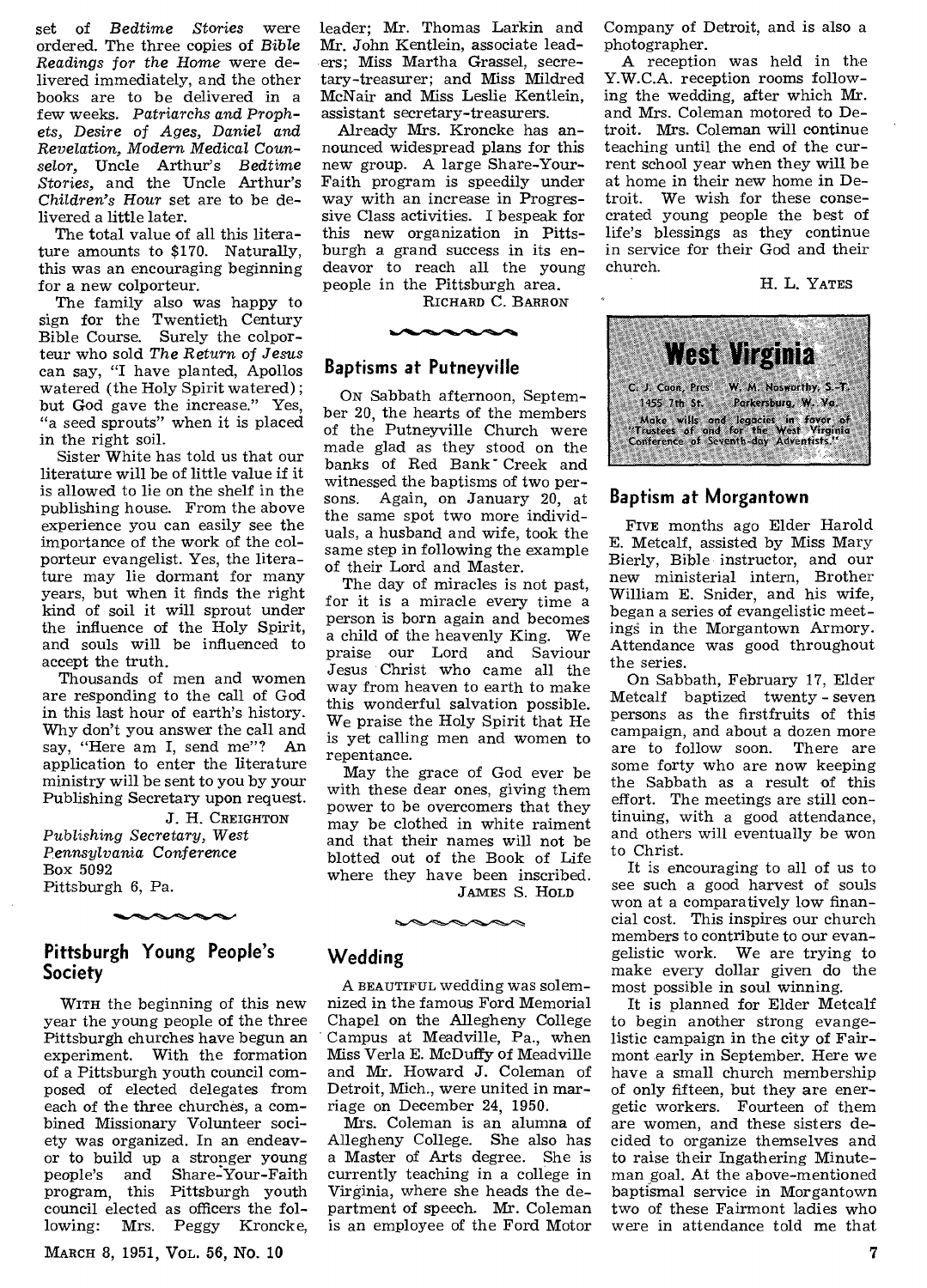their little church has already exceeded its Minuteman goal, without any ministerial assistance. God bless this church, the first church in the Conference to reach its Ingathering goal.

These ladies also told me that during recent years they have been raising money for a new church building, and that to date they have about \$1,300, and now they are going to raise more money for the building so that by this time next year they will have a neat little church building to house Brother Metcalf's converts from these proposed efforts. Such faith and works' will surely be rewarded!

This was a fine group baptized in Morgantown, all adults or mature young people, coming in by family groups—two, three, and four in a group. This builds stability into the church. It was a happy occasion for the Morgantown believers to see so many added to their church, with the prospect of half as many more to join in the near future. God bless this church and these faithful workers! C. J. COON

*President* 

## **News From Cameron**

THE Cameron Church had a membership of five to begin the year 1950. Arrangements were made to meet in the Cameron Baptist Church as an act of faith, with the belief that the membership would increase.

Five were baptized during the spring and summer. Evangelistic meetings were held between September 18 and November 19 for five nights a week and then three nights a week for the rest of the year. On December 23 a baptism was held in the Christian Church where three were baptized and one was received on profession of faith. It was planned to continue Sundaynight meetings during the winter months.

On January 13, after the Sabbath sermon, a member of the Baptist board came to inform us that that was the last meeting the Adventists could hold in the Baptist Church. He was asked if that was the decision of the board. He said No, but he would see to it that the board agreed with him.

The Baptist members had invited a Southern Baptist evangelist to come to hold a series of meetings in their church for two weeks.

A house-to-house visitation was made, inviting people to attend the<br>meetings. This evangelist met This evangelist met many who informed him that Sunday was not a sacred day.

This angered the Baptist evangelist and he demanded of this one board member that the Adventists be refused the use of the Baptist Church. This caused a real division in the Baptist Church. Some of the Baptist members made apologies, asking us to come back to the church. Others it embittered more.

As a result we are looking forward to baptizing ten more and there is a very good prospect that more will take their stand for the Lord. We are looking forward to erecting a church building in Cameron. The work is progressing nicely and the members are of good courage.

D. B. MYERS

*District* leader 1.7.1ti.."Ai."14.0•1%.0.16.0

#### **Wedding**

A BEAUTIFUL wedding was held in the Wheeling Seventh-day Adventist Church on Sunday, January 28, when Edna Reiner of Wheeling was united in marriage to Raymond Schnoebelen of Lisbon, Ohio.

Because of a severe ice storm, few could be present to witness the ceremony. A reception was held for the couple in the parsonage. Because so many could not attend, gifts were sent in during the next week. The couple have made their home at Lisbon, Ohio. They will be members of the East Liverpool, Ohio, Church.

D. B. MYERS



*District leader* 



#### **News Notes**

DAVID Manzano, senior religion major, was recently chosen by the College faculty to receive a scholarship award offered by the Theological Seminary. The scholarship was awarded for Christian character, church activity, scholarship, and talent. John Klim, junior religion major, was chosen by the students and faculty to represent the College at the Paris Youth's

Congress to be held next summer. The choice was unanimous on the part of a committee selected by the student body.

Dr. George Wargo, professor of music, will edit the first Seventhday Adventist paper for musicians. The paper is called *A News* Letter of Seventh-day *Adventist Music Educators* and will appear in March.

Halcyon basement has been finished, states Mr. H. T. Johnson, business manager. The ceilings of the worship, recreation, and prayer rooms have been plastered with special acoustical material. Mail boxes have also been installed in Stockrooms and wall space of the College store have also been improved, *says* Mr. Carl Zager, manager, in order to provide more room than previously existed.

The College chapter of the American Temperance Society met recently to lay plans for activities during the remainder of the year. Such projects as striking signboards, speaking teams, posters in high schools, and the promotion of health principles here at the College are planned.

MERTON A. CHRISTENSEN



#### **Radio Program Topics**

March 11, "Better Than Beginning."

March 18, "The Man Who Dreamed About God."

#### **Review of "Shiloh, Man of Nazareth"**

THOUSANDS of books have been written about the life of Christ, our Saviour. Their authors have ap-proached Him from every possible angle, and piled tribute on tribute concerning His teaching, His healing, His divinity.

Now don't misunderstand me. Our Lord certainly deserves every tribute, and a thousand more. However, after reading many of the books about Him I still feel unsatisfied. Something is definitely lacking in these books. How does this divine life apply to me personally?

But here I have found a book that makes the life of Jesus vivid, prac-tical, real. Mrs L. D. Avery-Stut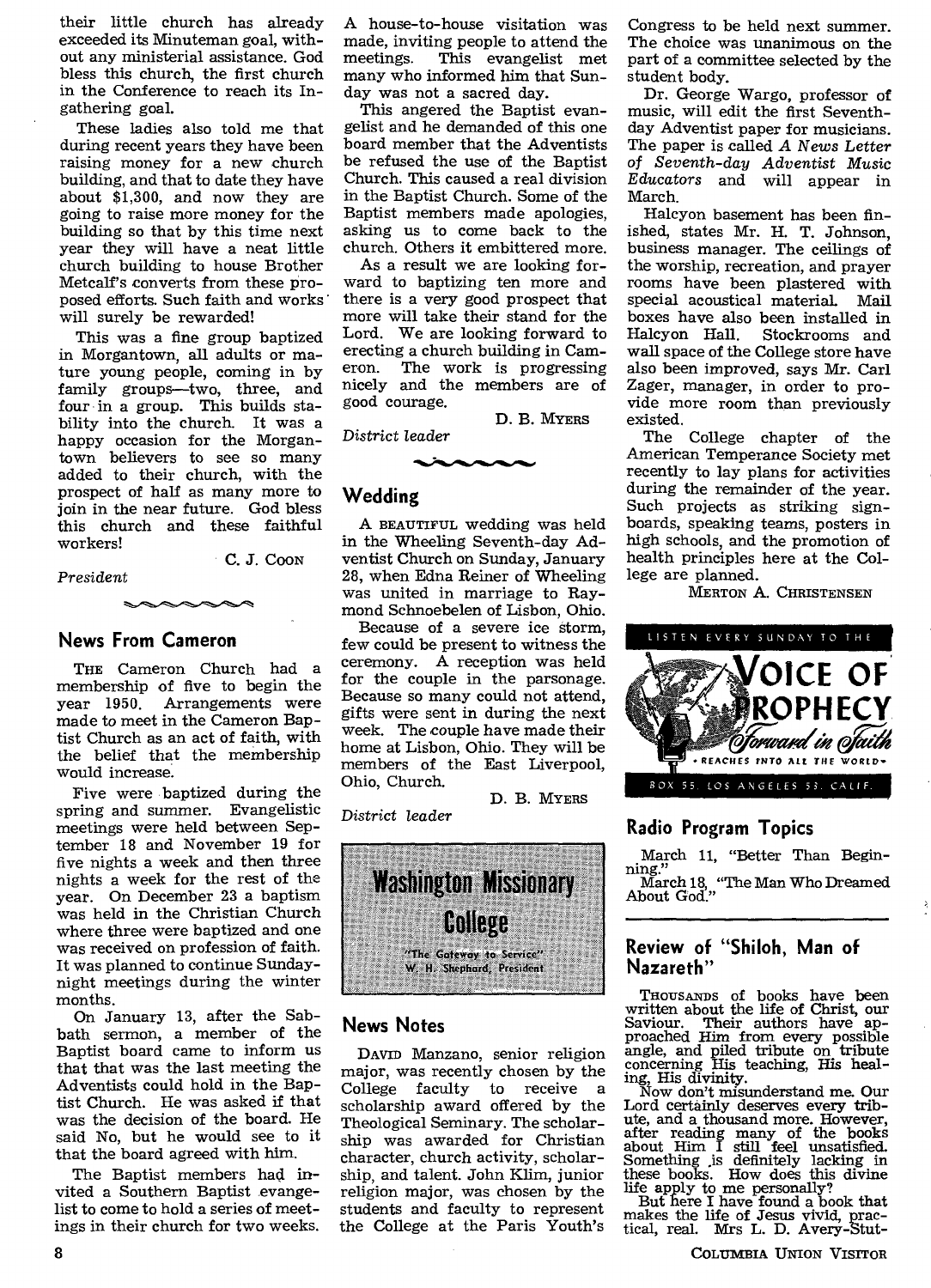tie, in writing *Shiloh, Man* of Nazareth, has achieved the ideal of por-traying Jesus-in His humanity, but in such a way as to enhance His glory and divinity. No dull, unin-teresting story this, but a living narrative-one in which I feel myself to be a part of the scene. I am in the very presence of the Saviour, within the circle of His marvelous love.

Moreover, based on that masterpiece, *Desire of Ages,* and reliable authorities on the customs of the times, this book is accurate in fact and story.

Most wonderful of all, however, is that after I have read it I find within me a heartfelt desire to know my Saviour better and pat-tern my life after His perfect ex-ample. I am sure that you will experience that yearning, too, as you read *Shiloh, Man of Nazareth.*  There won't be any question then as to what that matchless life has to do with your own.

FRANCIS A. SOPER



HOWARD, Mary Mutchler, was born in Springtown, N. J., June 26, 1860, and died December 17, 1950. Her early years were the opered the doctries of the vear 1900 she accepted the doctries of the remnant church and became a s

HOFFMAN, Robert H., was born May 4, 1902, in Charleston, W. Va., and died December 19, 1950. He was a faithful member of the Seventh-day Adventist Church. Besides his companion, he leaves two sons, one daughter, and one br

#### S. R. Jayne

SAUDER. Theodore Edward, was born in Ravenna, Chio, April 19, 1907, and died in the hospital at Mansfield, Ohio, December 24, 1950. He was the son of Frank E. and Edith Gott Sauder. He attended school in Ravenna, Ohio, an

DENNIS, John W., was born December 20, 1873, and died December 24, 1950. He spent and the last ten vears in Vineland, N. J. He spent and the last ten vears in Vineland, N. J. He was baptized into the Vineland Seventhin the

JUSTICE, Henry Monroe, was born January<br>6. 1882, and died January 15, 1951. He was<br>married to Miss Charlotte Flowers on Septem-<br>ber 4, 1902, in Dawes, Ohio, and moved to<br>Pittsburgh, Pa., shortly thereafter, where he<br>lived

of the Seventh-day Adventist Church, with<br>which he united in 1927, when he was bap-<br>triged by Elder M. R. Coon. He leaves his<br>wife; one danghter, Mrs. Thelma Schmidt,<br>and one grandson, Charles Schmidt, Besldes<br>had one rand

F. F. Bush

GARREAU, Mrs. Alice Livermore, was born<br>January 28, 1863, in Williamsport, Pa., and<br>died January 16, 1951, in Williamsport, Pa.<br>She accepted the third angel's message about<br>fifty-eight vears ago and continued to be a<br>faith

H. A. Toms

MILLER, William F., Jr., was born May 30, 1879, and died in Fern Park, Fla., January 24, 1951. Most of his life was spent in Fal-<br>myra, N. J. In recent years he had resided in Fiorida where he was a faithful member<br>of the

NAGY, Steve, was born in Hungary April 15, 1831, and died in the Roosevelt Hospital. Mettuchen, N. J. January 11, 1951. He and his wife accepted the advent message and were baptized by the writter on December 20, 1947. He

Gabriel Varga



WANTED ; single man for dairy farm near Frederick, Md. Write H. T. Morse, 28 Carroll Ave., Takoma Park 12, Md.

GENUINE NON-SKID plastic floor polish. Will not peel, crack, or discolor. Good on all tile, linoleum, wood floors, etc. Dries bright in 10 minutes, lasts for months—\$1.50 a galon, plus postage. Also plastic-treated, scorc

UNUSUALLY lovely, 7-room country<br>home, approximately one acre, or more and the desired,  $1\frac{1}{2}$  miles from Mt. Vernon<br>Academy and church school. Three bed-<br>rooms, two baths, service room, fireplace,<br>gli turnace, drille

FOR SALE: property Woodland Beach, Md. House, double lot. Five rooms first floor, it and<br>mor; 2 unfinished, second. First floor, hardwood, kitchen, bath, fireplace. Mod-<br>ern conveniences. Screened back porch.<br>Frivate wate

IF YOU HAVE the book, *The Pope King Again,* by Alonzo Baker, and would be willing to sell or lend it, please contact Elder Roger Holley, 2409 Walker Ave., Greensboro, N. C.

FOR SALE: chicken farm on lake; 10 acres, modern block house, 6 rooms, sun room, screened porch, tile bath and kitchen, tile floors, garage, block feed

house, 100 young orange trees, 25 chicken<br>coops, 4 chicken yards, 700 laying hens;<br>room for 3000 chickens; corner of two<br>paved highways, five minutes' walk from<br>Forest Lake Academy. Mail route. John<br>G. Schafer, R.D. 2, Box G.<br>Fla.

THE HOLLYWOOD LIQUEFIER reduces any food to liquid form in less than two minutes; thus providing beneficial bulk without irritating roughage, and greatly multiplying the vitamin and min-<br>eral value of your food. Countless

SPECIAL—24 DOCTRINAL FILMS, 35mm, single-frame, natural color, \$100.80 walue, only \$59.95. Includes 24 from lattest 29 Home Bible Course films with manuals. Also 35mm filmstrip projector, projector, projector, projector,

WANTED: land to buy, out of cities, not less than 2 acres with or without building. Prefer ranch-type house not less than 6 rooms. Must be near church school and academy. Gustav A. Adler, 520 Jefferson Ave., Elizabeth, N.

MEN WANTED to operate established<br>bakery routes. Rare opportunity for Sevietneth-day Adventist believers. Five-day<br>week. Use own car or truck. Good, steady<br>earnings. Write Golden Flake Butter<br>Gems, 4323 Lancaster Avenue, P

IMMEDIATE OPENING for secretary<br>in established real estate and insurance<br>office in Takoma Park. Must be qualified<br>to take charge of double-entry set of<br>books. Paid vacation. Salary open.<br>Brown Agency, 34 Carroll Ave., Tako

#### SUNSET CALENDAR

|                     |      | MAR. 9 MAR. 16 |
|---------------------|------|----------------|
|                     | 6:07 | 6:14           |
| Cleveland Ohio      | 6:27 | 6:34           |
| Columbus, Ohio      | 6:32 | 6:39           |
|                     | 6:16 | 6:23           |
|                     | 5:56 | 6:0.3          |
| Parkersburg, W. Va. | 6:21 | 6:28           |
|                     | 6:02 | 6:08           |
|                     | 6:20 | 6:27           |
|                     | 6:12 | 6:18           |
|                     | 6:03 | 6:10           |
|                     | 6:34 | 6:41           |
|                     | 5:59 | 6:07           |
|                     | 6:09 | 6:16           |



#### **Official Organ of the COLUMBIA UNION CONFERENCE of Seventh-day Adventists**

**900 Carroll Ave., Takoma Park 12, D. C.** 

| DEPARTMENTAL SECRETARIES                                  |  |  |  |  |  |  |
|-----------------------------------------------------------|--|--|--|--|--|--|
| Educational Educational Educations of L. Dr. J. M. Howell |  |  |  |  |  |  |
| M. V., War Service Commission, and a community            |  |  |  |  |  |  |

| and Industrial Relations  O. S. Hershberger<br>Publishing <b>contract to the Contract Contract Contract Contract Contract Contract Contract Contract Contract Contract Contract Contract Contract Contract Contract Contract Contract Contract Contract Contract Contract Contr</b> |  |  |
|-------------------------------------------------------------------------------------------------------------------------------------------------------------------------------------------------------------------------------------------------------------------------------------|--|--|
|                                                                                                                                                                                                                                                                                     |  |  |
| Sabbath School, Home Mission-                                                                                                                                                                                                                                                       |  |  |

**Address** all subscriptions **and** make all payments through your Book **and** Bible pa.<br>House.

All copy for publication in the VISITOR should be submitted through the local con-<br>ference in which the contributor resides or<br>holds membership. Copy should be type-<br>written and double-spaced.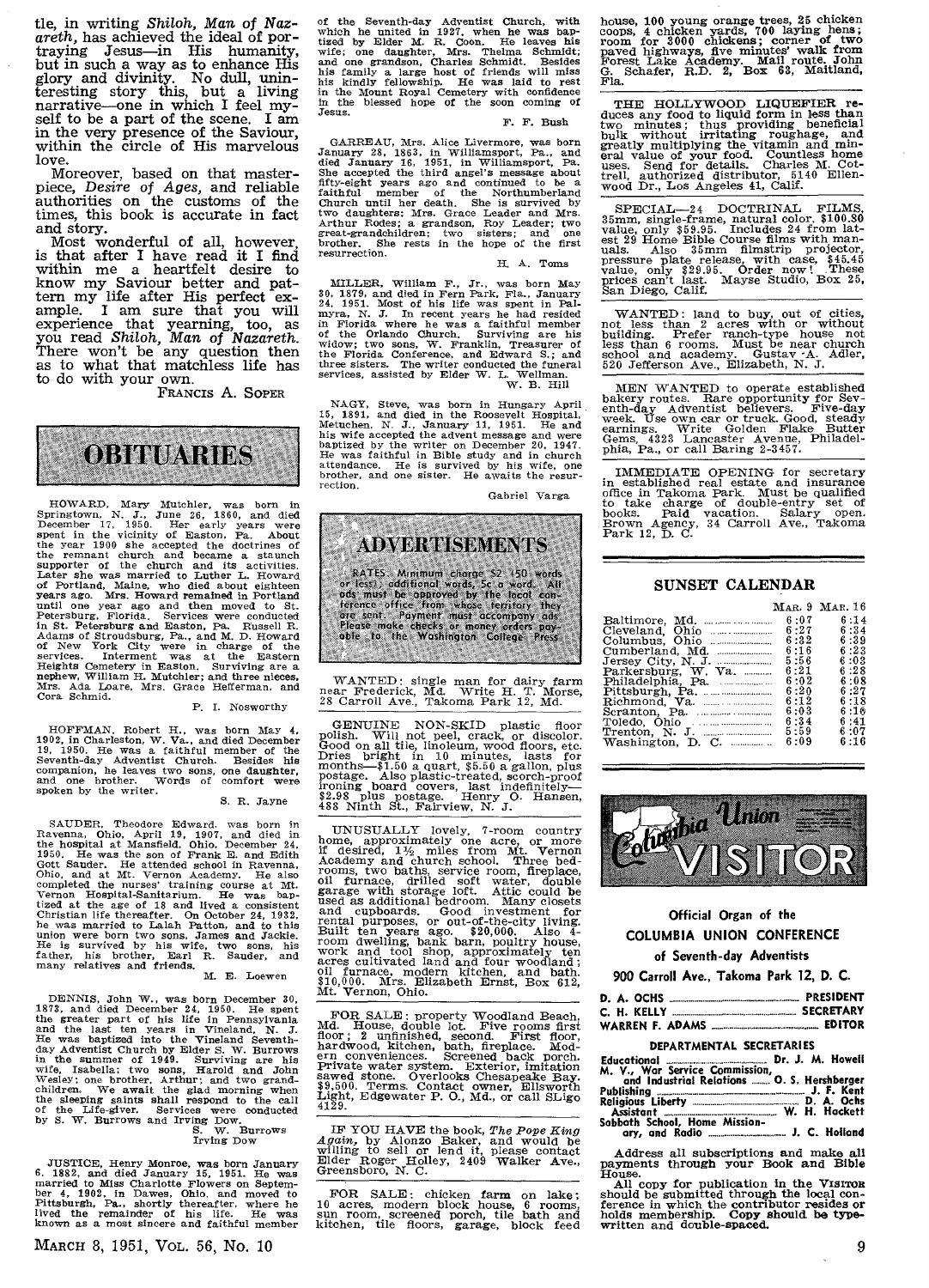WITH MILLIONS OF FOREIGNERS IN AMERICA

EVERYONE can give the Third Angel's Message to foreign friends and neighbors by sending our missionary publications. They are similar in contents to the English *Signs of the Times*  and give the same strong gospel message.

| Danish-Norwegian, EVANGELIETS SENDEBUD                                                                                    |  |  | ~™ਗੁ~ | Per Year<br>in U.S. | Canada,<br>Foreign |
|---------------------------------------------------------------------------------------------------------------------------|--|--|-------|---------------------|--------------------|
| (Gospel Messenger), an 8-page weekly missionary paper                                                                     |  |  |       | \$1.75              | \$2.25             |
| German, ZEICHEN DER ZEIT                                                                                                  |  |  |       |                     |                    |
| (Signs of the Times), an 8-page weekly missionary paper                                                                   |  |  |       | 1.75                | 2.25               |
| Italian, I SEGNI DEI TEMPI<br>(Signs of the Times), an 8-page monthly missionary paper                                    |  |  |       | 1.10                | 1.20               |
| Spanish, EL CENTINELA Y HERALDO DE LA SALUD<br>(The Sentinel and Herald of Health), a 20-page monthly missionary magazine |  |  |       | 1.35                | 1.35               |
| Swedish, SIONS VAKTARE<br>(Zion's Watchman), an 8-page weekly missionary and church paper                                 |  |  |       | 1.75                | 2.25               |
| <b>Ukrainian, SIGNS OF OUR TIMES</b><br>A 16-page monthly missionary paper                                                |  |  |       | 1.25                | 1.25               |
|                                                                                                                           |  |  |       |                     |                    |

*o* Hare Hour Faith

Less per copy in clubs of five or more to one address. These prices effective until June 30, 1951.

English churches that are located in areas where there are Danish-Norwegian, German, Italian, Spanish, Swedish, and Ukrainian peoples should provide foreignlanguage missionary journals for mailing and distribution to their communities.

Churches with no foreign-speaking people in their communities may contribute funds to send missionary journals to the heavily foreign-populated sections. Order from your Book and Bible House the amount your church will provide. Names of those to whom foreign-language periodicals may be sent will be supplied by the Publishing House.

## Foreign Subscriptions Count in Reaching Your "Signs" Goal.

### **Place All Orders With Your BOOK AND BIBLE HOUSE.** Please add sales tax.

**PACIFIC PRESS PUBLISHING ASSOCIATION, INTERNATIONAL BRANCH, BROOKFIELD, ILLINOIS**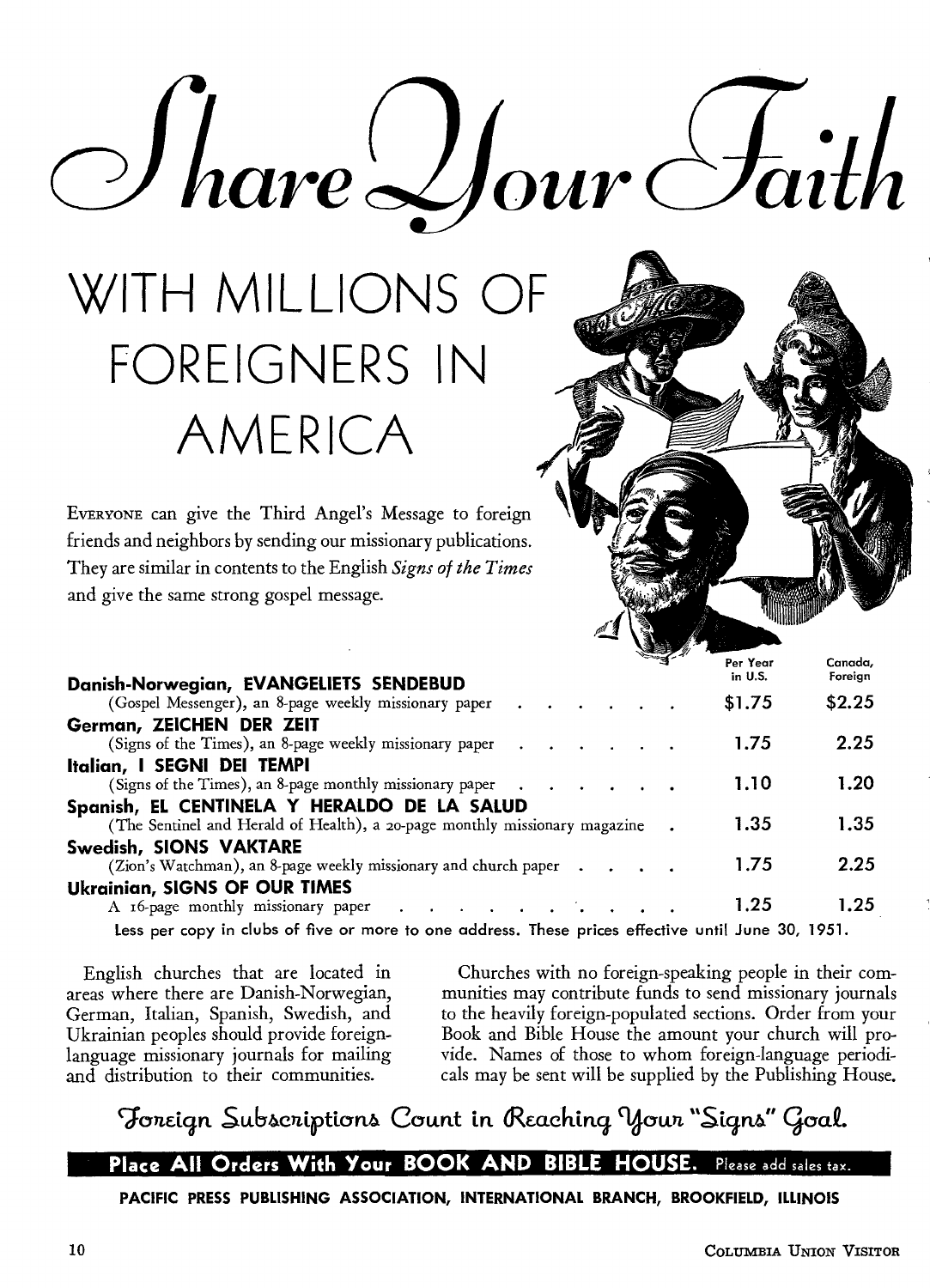## **COLPORTEUR EVANGELISM**

*"This is the very work the Lord would have His people do at this time."-E. G. White.* 

11.50 32.25 17.50

 $\begin{array}{c} 69.25\ 45.85\ 51.55\ 78.80\ 30.00\ 21.25 \end{array}$ 

 $148.95  
\n168.50  
\n167.855  
\n144.00  
\n16.500  
\n16.500  
\n16.200  
\n16.200  
\n16.200  
\n16.200  
\n16.200  
\n16.200  
\n16.500$ 

 $\frac{220.25}{21.00}\atop{25.00}\atop{63.00}\phantom{00}$ 

 $\begin{array}{r} 46.95\ 62.75\ 88.25\ 134.00\ 7.00\ 8.75 \end{array}$ 3.35

680.30

50.00 81.25

15.25 29.25 62.25 84.00

322.00

 $\begin{array}{r} 63.00 \\ 66.50 \\ 100.45 \\ 47.50 \\ 43.25 \\ 68.00 \\ 16.25 \\ 29.02 \\ 2.75 \end{array}$ 

34.75

 $\begin{array}{r} 101.85\ 53.48\ 46.50 \end{array}$ 

| NAME                                                                                                                                                                                                                                                                                         |                       | HRS. ORD. DEL'D                                                                                        |                                  | NAME                                                                                                                                                                                                                                                       |          | HRS. ORD.                                                      | DEL'D                                                                           |
|----------------------------------------------------------------------------------------------------------------------------------------------------------------------------------------------------------------------------------------------------------------------------------------------|-----------------------|--------------------------------------------------------------------------------------------------------|----------------------------------|------------------------------------------------------------------------------------------------------------------------------------------------------------------------------------------------------------------------------------------------------------|----------|----------------------------------------------------------------|---------------------------------------------------------------------------------|
| H. D. Warner, P.S.                                                                                                                                                                                                                                                                           |                       |                                                                                                        |                                  | C. H. Smith, P.S.                                                                                                                                                                                                                                          |          |                                                                |                                                                                 |
| G. W. Anderson, Asst. P.S.                                                                                                                                                                                                                                                                   |                       |                                                                                                        |                                  |                                                                                                                                                                                                                                                            |          |                                                                | 184.05<br>29.25                                                                 |
| J. Brower 35<br>L. Finch 28<br>G. Monroe 17<br>J. Bernhardt 16                                                                                                                                                                                                                               |                       |                                                                                                        |                                  |                                                                                                                                                                                                                                                            |          |                                                                | 29.20                                                                           |
|                                                                                                                                                                                                                                                                                              |                       | $\begin{array}{cccc} 241.60 & 66.00 \ 145.10 & 65.35 \ 114.30 & 35.95 \ 271.10 & 43.35 \end{array}$    |                                  |                                                                                                                                                                                                                                                            |          |                                                                | 128.05<br>23.50                                                                 |
| E. D. Brantley, Asst. P.S.<br>E. D. Brantley, Asst. P.S.<br>R. Frye<br>C. D. Morris (46 314.90 207.80<br>A. Ivory (43 325.26 165.30<br>R. Armster (48 314.90 207.80<br>R. Armster (49 306.35 192.40<br>R. Armster (49 306.35 192.40<br>B. Daniels (40 36.35 192.40<br>B. Dan                 |                       |                                                                                                        |                                  |                                                                                                                                                                                                                                                            |          |                                                                | 3.25                                                                            |
|                                                                                                                                                                                                                                                                                              |                       |                                                                                                        |                                  | 0.01 B. Jones 4.75<br>C. A. Yarnel. Asst. P.S.<br>Juanita Graham 40 107.10 29.60<br>F. E. Thumwood 40<br>Bonnie J. Southern 37 94.20 14.00<br>M. B. Reedy 35 90.50 91.25<br>T. R. Glark 35 41.50 51.25<br>Ted Henderson 34 138.50 51.25<br>Ted             |          |                                                                | 4.75                                                                            |
|                                                                                                                                                                                                                                                                                              |                       |                                                                                                        |                                  |                                                                                                                                                                                                                                                            |          |                                                                |                                                                                 |
|                                                                                                                                                                                                                                                                                              |                       |                                                                                                        |                                  |                                                                                                                                                                                                                                                            |          |                                                                |                                                                                 |
|                                                                                                                                                                                                                                                                                              |                       |                                                                                                        |                                  |                                                                                                                                                                                                                                                            |          |                                                                |                                                                                 |
|                                                                                                                                                                                                                                                                                              |                       |                                                                                                        |                                  |                                                                                                                                                                                                                                                            |          |                                                                |                                                                                 |
|                                                                                                                                                                                                                                                                                              |                       |                                                                                                        |                                  |                                                                                                                                                                                                                                                            |          |                                                                |                                                                                 |
|                                                                                                                                                                                                                                                                                              |                       |                                                                                                        |                                  |                                                                                                                                                                                                                                                            |          |                                                                |                                                                                 |
|                                                                                                                                                                                                                                                                                              |                       |                                                                                                        |                                  | Mrs. W. L. Bigelow-Magazine Group                                                                                                                                                                                                                          |          |                                                                |                                                                                 |
|                                                                                                                                                                                                                                                                                              |                       |                                                                                                        |                                  | Mr. Mrs. A. J. Miller 53 177.50<br>Mayme Taylor 31 45.85<br>Mrs. May Todd 27 63.55<br>Mrs. May Todd 27 63.55<br>Mrs. W. L. Bigelow 21 78.80<br>Jola Lindstrom 15 20.25<br>Mrs. Leon Kirby 8 13.00                                                          |          |                                                                | $\begin{array}{c} 69.25 \\ 45.85 \end{array}$                                   |
|                                                                                                                                                                                                                                                                                              |                       |                                                                                                        |                                  |                                                                                                                                                                                                                                                            |          |                                                                | 51.55<br>78.80                                                                  |
|                                                                                                                                                                                                                                                                                              |                       |                                                                                                        |                                  |                                                                                                                                                                                                                                                            |          |                                                                | 30.00                                                                           |
|                                                                                                                                                                                                                                                                                              |                       |                                                                                                        |                                  | J. G. Vasko, Asst. P.S.                                                                                                                                                                                                                                    |          |                                                                | 21.25                                                                           |
| J. R. Britt, Asst. P.S.                                                                                                                                                                                                                                                                      |                       |                                                                                                        |                                  | J. G. Vasko, Asst. P.S.<br>Charles Reep<br>Walter Young<br>Walter Young<br>Margaret Hogan<br>Margaret Hogan<br>Margaret Hogan<br>Thomas Upton<br>26 138.25<br>J. E. Gould<br>Thomas Upton<br>20 60.00<br>Mrs. J. F. Spaulding<br>12 68.55<br>Mrs. Louise L |          |                                                                | 148.95                                                                          |
|                                                                                                                                                                                                                                                                                              |                       |                                                                                                        |                                  |                                                                                                                                                                                                                                                            |          |                                                                | 68.50                                                                           |
|                                                                                                                                                                                                                                                                                              |                       |                                                                                                        |                                  |                                                                                                                                                                                                                                                            |          |                                                                | $\frac{167.85}{134.25}$                                                         |
|                                                                                                                                                                                                                                                                                              |                       |                                                                                                        |                                  |                                                                                                                                                                                                                                                            |          |                                                                | 44.00                                                                           |
|                                                                                                                                                                                                                                                                                              |                       |                                                                                                        |                                  |                                                                                                                                                                                                                                                            |          |                                                                |                                                                                 |
|                                                                                                                                                                                                                                                                                              |                       |                                                                                                        |                                  |                                                                                                                                                                                                                                                            |          |                                                                | $\begin{array}{r} 44.00\ 16.50\ 4.50\ 3.00\ 25\ 34.00\ 15.25 \end{array}$       |
|                                                                                                                                                                                                                                                                                              |                       |                                                                                                        |                                  |                                                                                                                                                                                                                                                            |          |                                                                |                                                                                 |
|                                                                                                                                                                                                                                                                                              |                       |                                                                                                        |                                  |                                                                                                                                                                                                                                                            |          |                                                                | $15.25$<br>$12.00$                                                              |
|                                                                                                                                                                                                                                                                                              |                       |                                                                                                        |                                  |                                                                                                                                                                                                                                                            |          |                                                                | 13.50<br>22.35                                                                  |
|                                                                                                                                                                                                                                                                                              |                       |                                                                                                        |                                  |                                                                                                                                                                                                                                                            |          |                                                                |                                                                                 |
|                                                                                                                                                                                                                                                                                              |                       |                                                                                                        |                                  | Totals                                                                                                                                                                                                                                                     |          | 901 2598.80 1838.75                                            |                                                                                 |
|                                                                                                                                                                                                                                                                                              |                       |                                                                                                        |                                  | WEST VIRGINIA                                                                                                                                                                                                                                              |          |                                                                |                                                                                 |
|                                                                                                                                                                                                                                                                                              |                       |                                                                                                        |                                  | A. L. Page, P.S.                                                                                                                                                                                                                                           |          |                                                                |                                                                                 |
| J. R. Britt, Asst. P.S.<br>J. Riddick 53 101.50 88.00<br>D. Riddick 39 43.05 59.30<br>D. Riddick 39 43.05 59.30<br>H. Kelly 30 5.25 52.25<br>H. Fennewell 30 52.25<br>S. Williams 29 25.80 75.40<br>D. Jones 27 63.00 60.25<br>C. Craig<br>J. Cr                                             |                       |                                                                                                        |                                  | <b>A. L. Fage, P.S.</b><br>C. C. Hughes, Sr. 51 220.25<br>Russell Ullery 42 34.25<br>Mrs. R. Dakin 37 103.70<br>Mrs. R. Dakin 37 103.70<br>James Long 35 134.50<br>Mrs. R. Dakin 24 46.95<br>Mrs. R. Dakinen Wiseman 17 97.50<br>Kienneh Wiseman 17        |          |                                                                | 220.25<br>21.00                                                                 |
| Virgil Gibbons. Asst. P.S.                                                                                                                                                                                                                                                                   |                       | 148.05                                                                                                 |                                  |                                                                                                                                                                                                                                                            |          |                                                                | 25.00                                                                           |
|                                                                                                                                                                                                                                                                                              |                       | 287.60                                                                                                 | ${\frac{25.95}{80.55}}$          |                                                                                                                                                                                                                                                            |          |                                                                | 63.00                                                                           |
|                                                                                                                                                                                                                                                                                              |                       | $\begin{array}{r} 110.61 \ 99.05 \ 46.00 \ 98.70 \ 76.15 \end{array}$                                  |                                  |                                                                                                                                                                                                                                                            |          |                                                                | $\begin{smallmatrix} 46.95\\ 62.75\\ 88.25 \end{smallmatrix}$                   |
|                                                                                                                                                                                                                                                                                              |                       |                                                                                                        | $\substack{23.95 \\ 46.00}$      |                                                                                                                                                                                                                                                            |          |                                                                |                                                                                 |
|                                                                                                                                                                                                                                                                                              |                       | $\frac{58.70}{76.15}$                                                                                  | $\frac{57.20}{33.50}$<br>$80.15$ |                                                                                                                                                                                                                                                            |          |                                                                | 134.00                                                                          |
|                                                                                                                                                                                                                                                                                              |                       | 245.50                                                                                                 |                                  |                                                                                                                                                                                                                                                            |          |                                                                | $\begin{smallmatrix} 7.06 \\ 7.06 \\ 8.75 \\ 3.35 \end{smallmatrix}$            |
|                                                                                                                                                                                                                                                                                              |                       | $74.75$<br>$43.95$<br>$112.50$                                                                         | $\frac{13.50}{43.95}$            |                                                                                                                                                                                                                                                            |          |                                                                |                                                                                 |
| Virgil Gibbons. Asst. P.N.<br>J. Cunningham<br>M. Scott<br>G. Murphy<br>M. Scott<br>J. Armstrong<br>B. Whitaker<br>B. Welfscoom<br>R. Williams<br>R. Robinson<br>M. Whitehead<br>Baltimore Aux.<br>M. Robinson<br>C. Gibbons<br>C. Gibbons<br>23<br>M. Rogers<br><br>M. Rogers<br>C. Gibbons | 31                    |                                                                                                        | 30.75<br>43.80                   | Totals                                                                                                                                                                                                                                                     |          | 335 900.65 680.30                                              |                                                                                 |
|                                                                                                                                                                                                                                                                                              | 31<br>30 <sub>o</sub> |                                                                                                        |                                  | WEST PENNSYLVANIA                                                                                                                                                                                                                                          |          |                                                                |                                                                                 |
| C. Gubous<br>E. Robinson<br>S. Davis<br>Washington Aux.<br>L. Robinson<br>C. Robinson                                                                                                                                                                                                        | 29                    | $\begin{array}{@{}ll@{}} 124.40 & 29.70 \ 84.95 & 60.60 \ 39.15 & 39.15 \ 37.49 & 37.40 \ \end{array}$ |                                  | J. H. Creighton. P.S.                                                                                                                                                                                                                                      |          |                                                                |                                                                                 |
| J.<br>Russell                                                                                                                                                                                                                                                                                | 27<br>26              | 86.65                                                                                                  |                                  | Charles Cornell 40 91.50 50.00                                                                                                                                                                                                                             |          |                                                                |                                                                                 |
| Starkes                                                                                                                                                                                                                                                                                      | 25                    | 121.50                                                                                                 | 43.45                            | William Hoover                                                                                                                                                                                                                                             | 36<br>23 | 259.00<br>56.75                                                | 81.25                                                                           |
| С.<br>Wright<br>L. George                                                                                                                                                                                                                                                                    | 25<br>$^{24}_{23}$    | 126.50<br>33.50                                                                                        | $\frac{53.00}{33.50}$            | Emma Hershelman<br>Robert Toles                                                                                                                                                                                                                            | 21       | 73.00                                                          |                                                                                 |
| C.<br>Pindell<br>H. Ragland                                                                                                                                                                                                                                                                  | 20                    | 70.20<br>33.65                                                                                         | 10.60                            | Margaret Woods<br>Clara Clark                                                                                                                                                                                                                              | 18<br>16 | 29.25<br>62.25                                                 | $\begin{smallmatrix} 15.25\\29.25\\62.25 \end{smallmatrix}$                     |
| Τ.<br>Banks                                                                                                                                                                                                                                                                                  | 20                    | 35.00                                                                                                  | 35.00                            | Emma Hershelman                                                                                                                                                                                                                                            | 14       | 42.00                                                          | 84.00                                                                           |
| C. Parrish<br>A worker                                                                                                                                                                                                                                                                       | 20<br>17              | 96.25<br>60.00                                                                                         | 60.00                            | George Buttermore                                                                                                                                                                                                                                          | 7        | 29.25                                                          |                                                                                 |
| T.<br>Giddins                                                                                                                                                                                                                                                                                | 17                    | 138.80                                                                                                 | $\frac{13.80}{17.25}$            | Total                                                                                                                                                                                                                                                      | 175      | 643.00                                                         | 322.00                                                                          |
| E. Smith<br>M. Johnson                                                                                                                                                                                                                                                                       | 16<br>15              | 17.25<br>21.85                                                                                         | 21.85                            | OHIO                                                                                                                                                                                                                                                       |          |                                                                |                                                                                 |
| Robinson children                                                                                                                                                                                                                                                                            | 15<br>14              | 26.75<br>17.50                                                                                         | 26.75<br>17.50                   | J. A. Jarry, P.S.                                                                                                                                                                                                                                          |          |                                                                |                                                                                 |
| M. Andrada<br>A. Law                                                                                                                                                                                                                                                                         | 13                    | 21.50                                                                                                  | 21.50                            | Clark McClurg, Asst. P.S.                                                                                                                                                                                                                                  |          |                                                                |                                                                                 |
| Totals                                                                                                                                                                                                                                                                                       | 2056                  | 7375.61                                                                                                | 3599.34                          | C. H. Carter<br>H. E. Flory<br>Harold Quick                                                                                                                                                                                                                | 40<br>40 | $\substack{218.75 \\ 292.75}$                                  | 63.0(                                                                           |
|                                                                                                                                                                                                                                                                                              |                       |                                                                                                        |                                  |                                                                                                                                                                                                                                                            | 27       | 100.45                                                         |                                                                                 |
| <b>CHESAPEAKE</b>                                                                                                                                                                                                                                                                            |                       |                                                                                                        |                                  |                                                                                                                                                                                                                                                            | 26<br>22 | $\begin{array}{c} 50.00 \\ 43.25 \end{array}$                  |                                                                                 |
| R. D. McGann, Sr., P.S.                                                                                                                                                                                                                                                                      |                       |                                                                                                        |                                  | Harold Quek<br>B. Pride<br>M. Pride<br>M. S. C. H. Carter<br>Thelma Pangborn<br>Mrs. B. Warren<br>Mr. Beggs<br>V. Coda Langell<br>T. Coda Langell<br>N. Coda Langell                                                                                       | 14       | $\begin{array}{c} 68.00 \\ 39.75 \\ 54.75 \\ 2.75 \end{array}$ | $66.50$<br>$100.4$<br>$47.50$<br>$43.2$<br>$68.0$<br>$68.2$<br>$16.2$<br>$29.9$ |
| Mr. F. B. Odell                                                                                                                                                                                                                                                                              | . 44                  | 60.00                                                                                                  | 29.75                            |                                                                                                                                                                                                                                                            | 14<br>11 |                                                                |                                                                                 |
| E. R. Taylor<br>Mr., Mrs. Houck                                                                                                                                                                                                                                                              | 40<br>36              | 163.25<br>83.75                                                                                        | 97.50<br>38.75                   |                                                                                                                                                                                                                                                            | 8<br>6   | 62.00                                                          | 2.75                                                                            |
| Mrs. Houck<br>Mr.,                                                                                                                                                                                                                                                                           | 35                    | 47.00                                                                                                  | 34.50                            |                                                                                                                                                                                                                                                            | 3        |                                                                | 34.75                                                                           |
| Mrs. E. Spaulding<br>Mrs. E. Clark                                                                                                                                                                                                                                                           | 16<br>11              | 11.75<br>22.00                                                                                         | 11.25<br>13.75                   | Fred Goodman, Asst. P.S.                                                                                                                                                                                                                                   | 38       |                                                                |                                                                                 |
| Mrs. H. Mummaugh 10                                                                                                                                                                                                                                                                          | 8                     | 25.50<br>21.50                                                                                         | 27.00<br>60.50                   | S. E. Curry<br>Mrs. Carl Gee                                                                                                                                                                                                                               | 27       | 133.05<br>$\begin{array}{c} 53.48 \\ 58.25 \end{array}$        | 101.85                                                                          |
|                                                                                                                                                                                                                                                                                              | 5                     | 9.75                                                                                                   |                                  | C. McCampbell<br>Grayce Meinken                                                                                                                                                                                                                            | 20<br>16 | 149.05                                                         | 46.50                                                                           |
| Mrs. A. Sheets<br>Peggy Tolson<br>Mrs. Claude Yale<br>Mrs. A. Hudson                                                                                                                                                                                                                         | 4<br>2                | 7.50<br>9.25                                                                                           | 25.25<br>9.25                    | R. O. Schroeder, Asst. P.S.                                                                                                                                                                                                                                |          |                                                                |                                                                                 |
|                                                                                                                                                                                                                                                                                              | 210                   | 461.25                                                                                                 | 347.50                           | Cecil Shahan<br>Claude Diehl                                                                                                                                                                                                                               | 25<br>24 | 53.60                                                          |                                                                                 |
| Totals                                                                                                                                                                                                                                                                                       |                       |                                                                                                        |                                  |                                                                                                                                                                                                                                                            |          |                                                                |                                                                                 |
| MARCH 8, 1951, VOL. 56, No. 10                                                                                                                                                                                                                                                               |                       |                                                                                                        |                                  |                                                                                                                                                                                                                                                            |          |                                                                |                                                                                 |

#### J. F. KENT, *UNION PUBLISHING SECRETARY*

#### OHIO (Continued)

| NAME                                                                                                                     | HRS.                                                                    | ORD.                                     | <b>DEL'D</b>                                             |
|--------------------------------------------------------------------------------------------------------------------------|-------------------------------------------------------------------------|------------------------------------------|----------------------------------------------------------|
| Mrs. W. Moodv<br>Claribel Koons<br>Mrs. M. Etler<br>Mrs. Leila James<br>E. C. Wheeler<br>Mrs. M. Nichols<br>C. L. Warner | 15<br>$\frac{13}{8}$<br>$\frac{4}{4}$<br>$\frac{4}{2}$<br>$\frac{2}{2}$ | 46.25<br>55.50<br>20.50<br>24.25<br>6.50 | 9.75<br>24.50<br>20.50<br>19.75<br>6.50<br>8.25<br>17.95 |
| Totals                                                                                                                   | 409                                                                     | 1532.88                                  | 780.50                                                   |
| NEW JERSEY<br>M. V. Doran. P.S.                                                                                          |                                                                         |                                          |                                                          |
| G. W. Barnes<br>Shirley Benedict<br>Е.<br>Marion Browne                                                                  | 36<br>4<br>20                                                           | 138.00<br>32.50<br>48.75                 | 128.75<br>8.00<br>5.50                                   |
| A. Christenson<br>Roland Durham<br>Edwin Glenz<br>Kay Macko<br>John Mandl                                                | 3<br>$\frac{12}{8}$<br>16<br>3                                          | 8.00<br>74.25<br>14.50<br>69.75<br>37.00 | 8.00<br>74.25<br>14.50<br>32.00<br>37.00                 |
| Totals                                                                                                                   | 103                                                                     | 422.75                                   | 308.00                                                   |
| UNION<br>TOTALS                                                                                                          |                                                                         | 4190 13934.94                            | 7876.39                                                  |

### **"The Quest of Youth"**

Young people are constantly on the search for something far beyond their present plane of living. In the path of this search, occasions arise when many decisions must be made and made right. These decisions made in the time of youth will ultimately determine the character to be gained. There is no important decision confronting youth today that is not admirably covered in the chapters of the book

entitled "The Quest of Youth." More than 225 illustrations clarify the principles set forth and will help the reader to remember the truths of both temporal and spiritual problems. You will enjoy reading paragraphs on nearly every page that begin as follows: "A number of years ago a Scottish lad was on his way . . ." "Major General 0. 0. Howard was once visiting in San Francisco. . . ." "As a boat on the Nile approached the shore a lion came. . . ." "Down in the railroad yards one morning. . . ." "Little Hattie Mae Wiatt had saved fiftyseven pennies. . . ." "The people were cannibals, the king, Mahetoa leading in. . . ." You will read the rest of these stories and hundreds of others, as well as the answer to your problems.

Consider the following chapter headings: Youth Seeks to Prepare, Youth Seeks Strength, Youth Seeks Fellowship, Youth Upholds Family Honor, Youth Seeks a Good Time, Proper Age for Courtship, Ten Rules for Courtship and Marriage, Youth Reads, Youth Seeks the Mastery, Youth Builds a Character, and Youth Finds the Answer.

Secure your copy today. It will be worth YOUR reading. Give it to a young person, for he or she will be eager to read and reread the counsel presented in "The Quest of Youth" by C. Lester Bond. Send \$2.75 to your BOOK AND BIBLE HOUSE for your copy. .

11